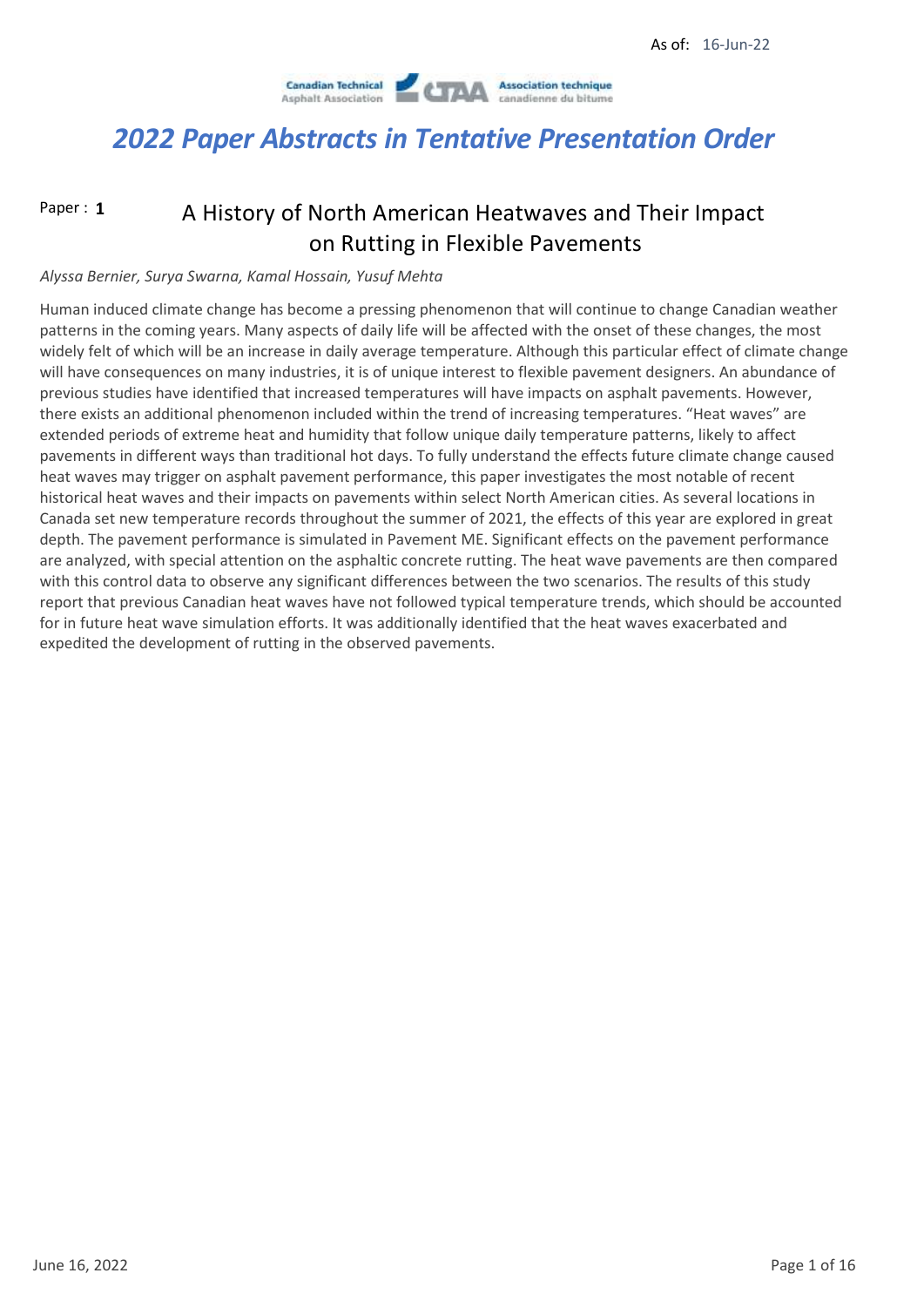

#### Laboratory Evaluation of a High-Strain Asphalt Crack Relief Interlayer Characteristics in Ontario Paper : **2**

#### *Vince Aurilio, P. Blankenship, Z. McKay & M. Simons*

Reflective cracking of hot mix asphalt (HMA) pavements continues to be a major concern and complex problem for roadway agencies throughout Canada. This is particularly important on roadways or highways with composite pavements (i.e., asphalt over concrete) that continue to pose significant and costly repairs due to the movement of the underlying concrete and the resultant reflective cracks due to the mismatch of high-modulus (rigid) concrete and lower-modulus (flexible) asphalt.

In the US, high-strain, asphalt interlayers have been used since 1998 with success reported at delaying reflective cracking over 70% in the early life of the pavement. Today, several US states specify an asphalt interlayer to combat reflective cracking. In addition, the Federal Highway Administration (FHWA) encourages the use of the asphalt interlayer as one of its Targeted Overlay Pavement Solutions (TOPS) with a goal of "…integrating innovative overlay procedures into practices that can improve performance, lessen traffic impacts, and reduce the cost of pavement ownership."

In 2021, a laboratory study was undertaken to evaluate the properties of a 4.75 mm high-strain, asphalt interlayer designed using local Ontario aggregate, incorporating a PG 64-34 modified with a para-aramid fibre. The gradation is fine-graded and designed to hold more asphalt than typical asphalt mixtures. The mixture was designed with a total binder content of 8.5 % at 1.4 % air voids compacted to 50 gyrations. The natural concern of using this type of mixture is if we achieve the needed cracking resistance without having a rutting problem. This concern is resolved by the use of performance-based tests.

The performance-based testing included Hamburg Wheel Tracking (HWT), IDEAL-CT and SCB IFIT to evaluate the rutting and cracking performance of the interlayer mixture, respectively. The HWT and the Ideal-CT tests were both conducted at two temperatures to further evaluate and understand the influence of the PG 64-34 on the performance properties and potential climates. The cracking tests were also conducted at two air void levels. The laboratory results are very encouraging and essentially confirm the extreme crack-resistant characteristics of the highstrain asphalt crack relief interlayer using locally available materials for high-strain application.

This paper presents the results of the laboratory performance testing and recommendations for the design of the high-strain asphalt interlayer. Key requirements for a draft specification are also discussed as well as best practices for construction. In terms of the next steps, it is anticipated that trials will be constructed in 2022 to validate the field performance and the demonstrate the benefits of the high-strain asphalt crack relief interlayer under different flexible and composite pavement conditions.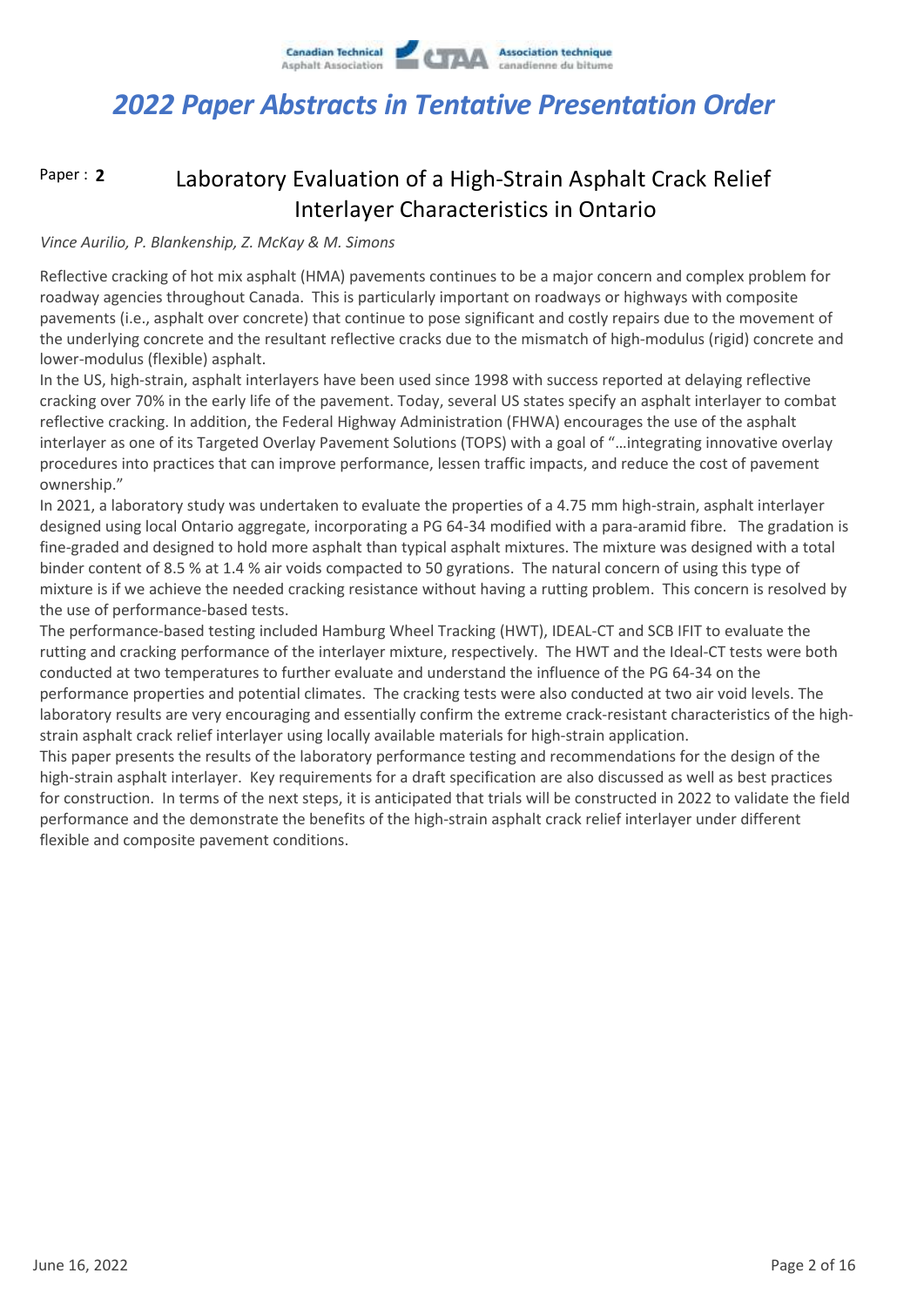

Paper : **3**

### LOWERING DESIGN GYRATIONS AND IMPACT ON MIX DURABILITY

*Doubra Ambaiowei, Taylor Lefebre, Yashar Alamdary, and Sina Varamini.*

The main target of asphalt mix design is to determine the optimum asphalt content to balance the fatigue and rutting resistance of mixes. However, the design philosophy in the Superpave method has only focused on minimizing the rutting failure by increasing the compaction effort for higher traffic levels. This strategy can be translated into lower asphalt cement (AC) content for pavements with heavier traffic. Although this could effectively increase the mix's resistance to permanent deformation, it could compromise durability by reducing mixes' fatigue and cracking resistance. Many US Department of Transportation (DOT) agencies have adopted a lower laboratory compaction effort than recommended in the original AASHTO R35 "Standard Practice for Superpave Volumetric Design for Asphalt Mixtures".

In this collaborative study involving the Ontario Asphalt Pavement Council (OAPC – Council of Ontario Road Builders' Association, ORBA) and two participating industry partner laboratories, the impact of lowering laboratory compaction effort (from 125 to 100 design gyrations for category E, and from 100 to 75 design gyrations for category D) on design AC content and resulting performance-related properties was investigated. A round-robin mix design campaign was performed on a mix with traprock aggregates and PG70-28 AC using two different compaction effort levels. Flexibility Index using Semi-Circular Bend Geometry, Disk Shaped Compact Tension and Hamburg Wheel Tracking were further utilized to evaluate the impact of laboratory compaction effort on the performance of resulting mixes. The laboratory study described in this paper supports continuing efforts to improve Ontario's Superpave asphalt mix durability. The paper discusses findings concerning optimum AC and Air Void (AV) contents, performance testing results, and whether lowering the design gyratory levels could create mixes that will stand design traffic loading without rutting and cracking.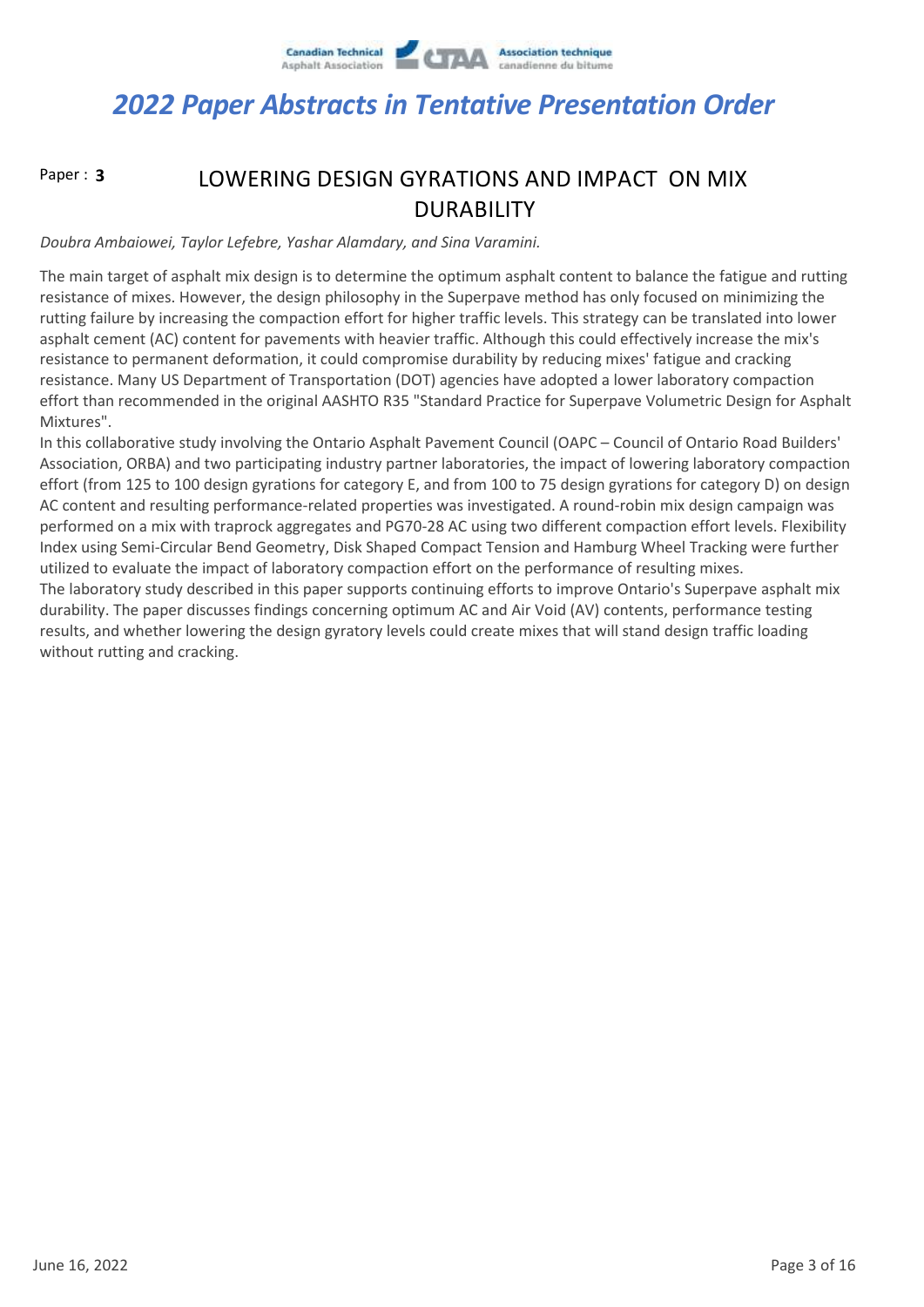

Paper : **4**

### Investigation effect of using ACE fiber on pavement performance in the cold region - a Field and lab study

### *Negar Tavafzadeh Haghi, Phattaya (Tony) Dhitivara*

Pavements in cold regions, including Alberta and Canada undergo extreme climate conditions. Prolonged cold winters, freeze-thaw cycles, and thaw season are some of the climatic loadings on the pavements. Meanwhile, climate change has pronounced the effect of these loads by imposing severe weather conditions such as more frequent freeze-thaw cycles. Considering sustainability and reducing in depletion of natural resources conservation, constructing more climate-resilient roads has become one of the prime strategies for road designers/owners. One of the methods to construct a pavement that withstands the climate change imposed loads on top of the conventional loadings, is to modify the asphalt characteristics to have an improved mixture's performance, in terms of permanent deformation, fatigue cracking, and thermal cracking.

Reinforcing asphalts using fibers has been proven to be an effective method for improving the performance of asphalt mixtures. The objective of this research is to evaluate the performance of asphalt pavements using ACE fiber on test roads in Leduc County, AB, Canada. The project consists of five segments on two test roads that were rehabilitated or reconstructed in 2018. To effectively compare the field performance of ACE Fiber-incorporated and the conventional asphalt mixture, the two products were placed side by side in two different directions of the road. A laboratory testing was completed at construction to evaluate the followings:

- Fatigue endurance resistance testing using Asphalt Pavement Analyzer (APA)
- Permanent deformation (rutting) resistance testing using APA and
- Moisture susceptibility testing using an Indirect tensile testing apparatus, AASHTO T-283 methodology.

To evaluate the field performance of the ACE fiber-reinforced pavement versus the conventional one, the test roads were visually inspected annually. The result of the field reconnaissance is included in this document. At the end of the 5-year study, Falling Weight Deflectometer (FWD) testing was performed to evaluate and compare the structural integrity of the test roads. The results were utilized to evaluate the rutting and fatigue cracking potential between the fiber-reinforced and conventional ACP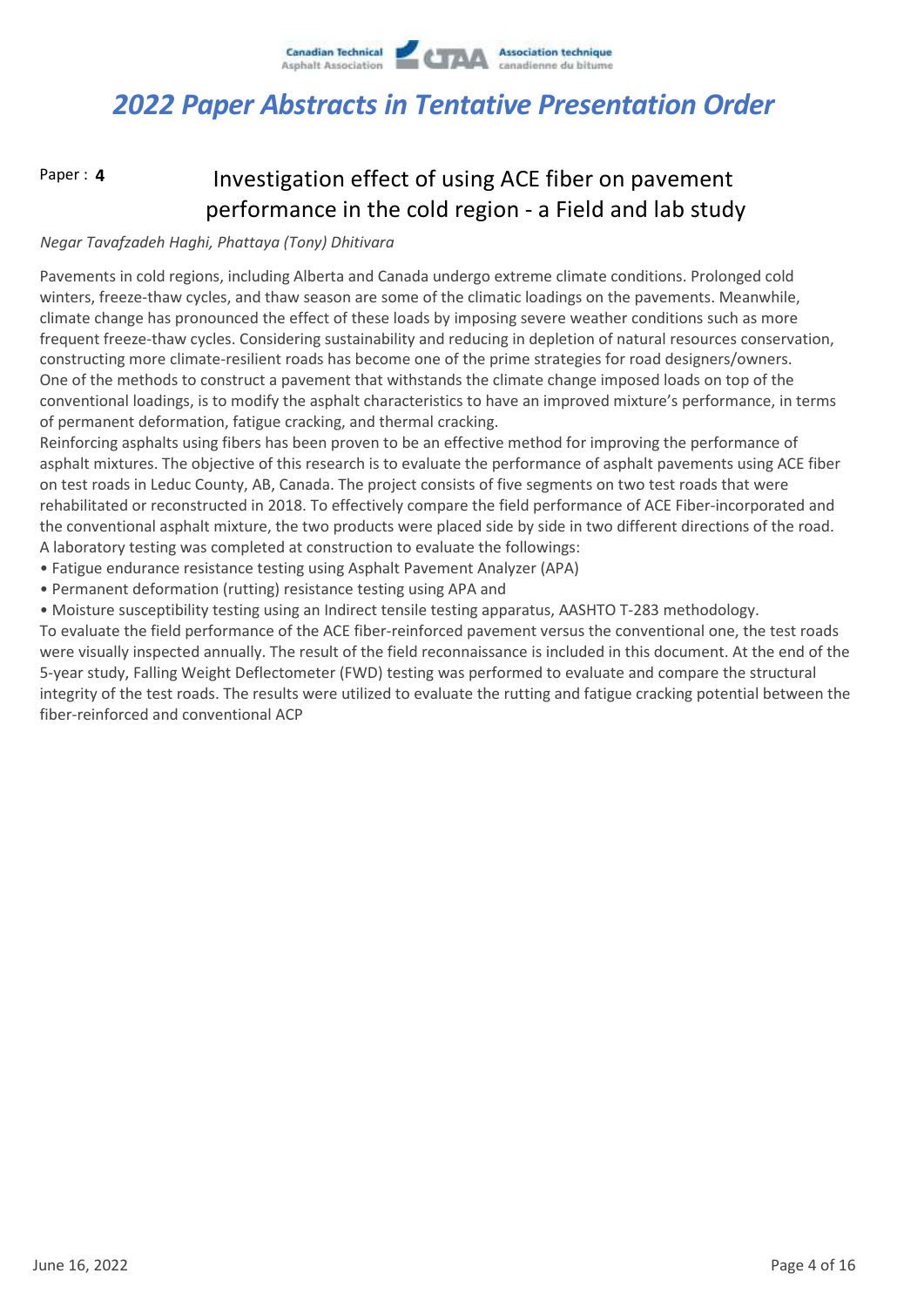

#### Field Trial Sections of Lignin Modified Asphalt Mixes Paper : **5**

#### *Jean-Claude Carret, Sébastien Lamothe, Wesam Al-Falahat, Alan Carter*

The asphalt pavement industry is often identified as an industry that is crucial but not very good for the environment. In fact, even if the use of recycled asphalt is now common, and that work is being done to reduce the energy consumption by reducing the temperature of the different asphalt mixes, more is expected from our industry in order to become a leader in terms of sustainable development. One of the possible tactics is to replace part, if not all, the asphalt cement in the mixes by a bio-sourced binder.

This paper covers a part of a study on the use of lignin to replace part of the asphalt cement in hot mix asphalt. Lignin, which is a biopolymer, is a by-product of the Kraft paper production process, and it's available at several locations in Canada. The overall project includes mix production methodology, in lab and in plant, as well as mix production, performance characterization and optimization, life cycle analysis and field test sections. This paper is specifically on the different field sections that were built with lignin-modified mixes in Canada and an introduction to life cycle analysis (LCA) of those different sections.

In the summer of 2021, four different field sections with lignin modified asphalt mixes were built in Canada. Two sections were constructed in the province of Quebec while another one in Ontario and a fourth one in Alberta. Two different processes were used, which are dry and wet process. In the wet process, the lignin was added directly in the asphalt cement by the asphalt cement supplier while in the dry process, the lignin was added at the plant after the asphalt cement in pre-weighted termofusibile bags. The amount of lignin, from 5% to 20% by weight of asphalt cement, and the addition process were tested in the laboratory beforehand. According to the laboratory results, lignin is easily added to asphalt mixes with either process with little differences in the obtained properties. The addition of lignin does increase the stiffness of the mixes at high temperature while having a limited effect on the low temperature performance when less than 10% is used. However, the addition of lignin does increase the viscosity of the mixes.

For all four trial sections, no compaction issues were perceived by the construction crews and the temperature of the mixes was not modified to take into account the presence of lignin. Other than the process of the addition of the lignin itself, the mix preparation process and the pavement construction was done without modifications. Visually no difference between the reference mixes, no lignin, and the lignin modified mixes were observed, and the properties of the lignin mixes prepared in the field are comparable if not better than the reference mixes. As for the LCA, it shows that the addition of lignin is a good option when compared to reference standard hot mix asphalt.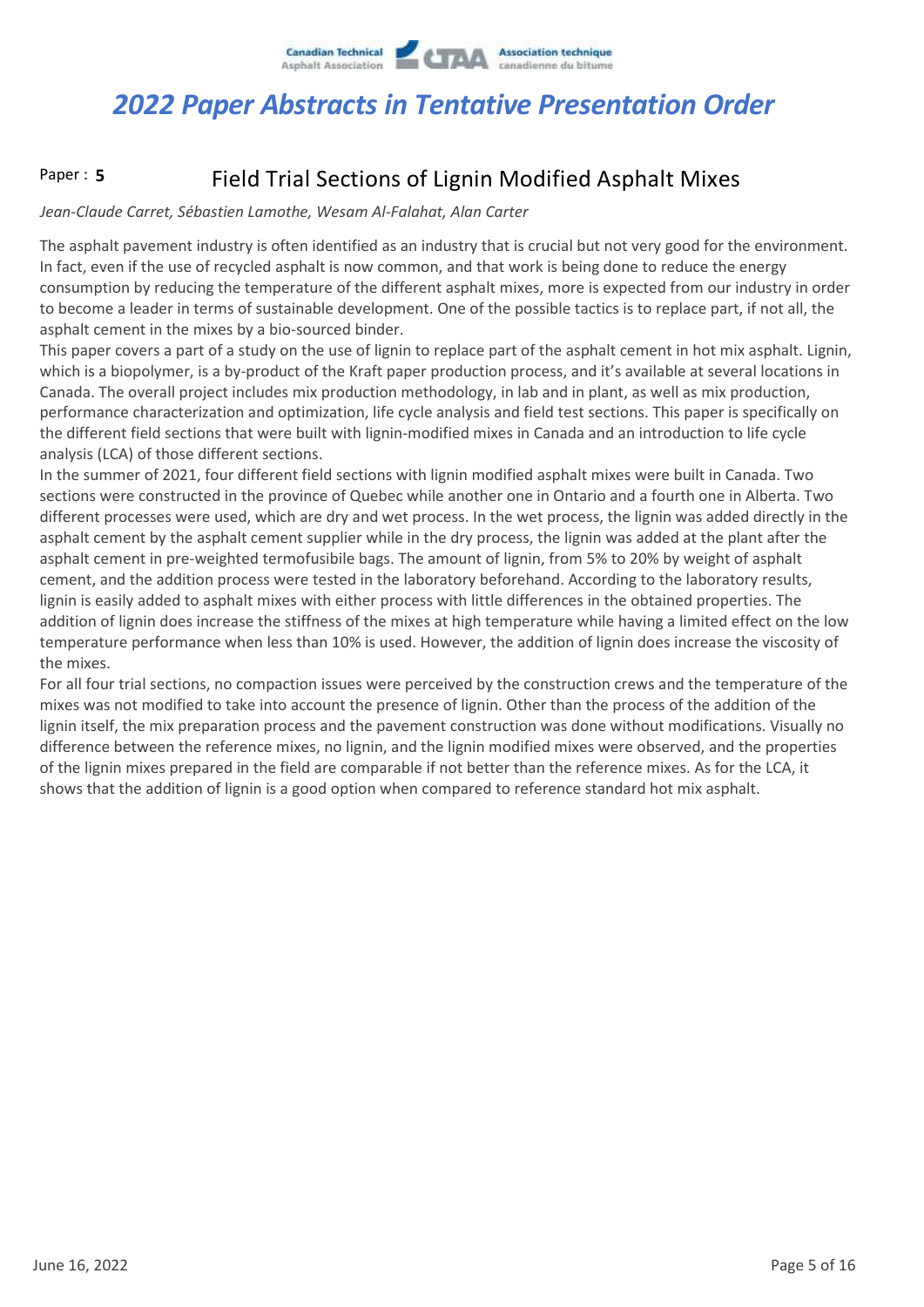

Paper : **6**

### A Simplified And Practical Approach To Asphalt Mixture Design To Enhance Durability

#### *Gregory A. Harder, P.E.*

To improve the field cracking/durability performance of their pavements, many highway agencies are actively working towards the implementation of a Balanced Mix Design (BMD) procedure. Most BMD approaches use performance index tests to balance asphalt pavement rutting performance with durability/cracking performance. Typical index tests for rutting include Hamburg wheel track test (HWTT), Asphalt Pavement Analyzer test (APA), or the High Temperature Indirect Tensile Strength test (HT IDT). The two most common cracking index tests include the Illinois Flexibility Index Test (FI) and the Indirect Tensile Cracking test (CT index).

Issues with BMD remain that could result in performance that fails to meet agency expectations of improvement.

• Most BMD applications do not perform long term oven aging (LTOA) of the mix bringing into question the validity of using BMD cracking criteria established using short term oven aging.

• Knowing the type of distress to be addressed is critical before choosing any index test. FI and CT index each function differently and each relate to different types of cracking.

• Selection of acceptance criteria is also critical. While many agencies may already have established criteria for rutting indices, benchmarking of current mixes is commonly used to establish cracking criteria with the mean value often chosen which could lead to a reduction in performance for some mixes.

• The process for selection of the design binder content for a balanced mix must also be considered. For a true "balanced" mixture, the optimum binder content selected should the midpoint between the minimum binder content required to meet the cracking criteria and the maximum allowable binder content allowed while still satisfying the rutting criteria. For some mixes this may not be appropriate as the range between minimum and maximum is too great.

The objectives of the paper are to:

• Determine the potential effect on HT IDT test results when using aggregate recovered from RAP using either the ignition oven method or by solvent extraction when compared to virgin mixes using the same aggregates;

• Demonstrate a simple method to select an optimum binder content for each mixture by:

o Start with completion of a volumetric mix design containing RAP – determine the volumetric design binder content (DBC)

o Prepare and test HT IDT samples at the DBC and also at -0.5%, +0.5%, and +1.0% binder

o Batch out additional samples at the DBC for HT IDT testing but before mixing, recover the aggregate from each RAP portion by ignition oven and/or solvent extraction and then blend with the virgin aggregate – add virgin binder to the DBC

o Plot the results on a chart with % binder vs. average HT IDT strength for each of the 4 different binder content mixes and connect the points – also plot the result from the mix containing recovered RAP aggregate

o Select the new optimum binder content as that binder content of the mix containing RAP that corresponds to the same HT IDT strength of the mix containing recovered RAP aggregate; and

• Demonstrate that this method addresses all of the previously discussed concerns.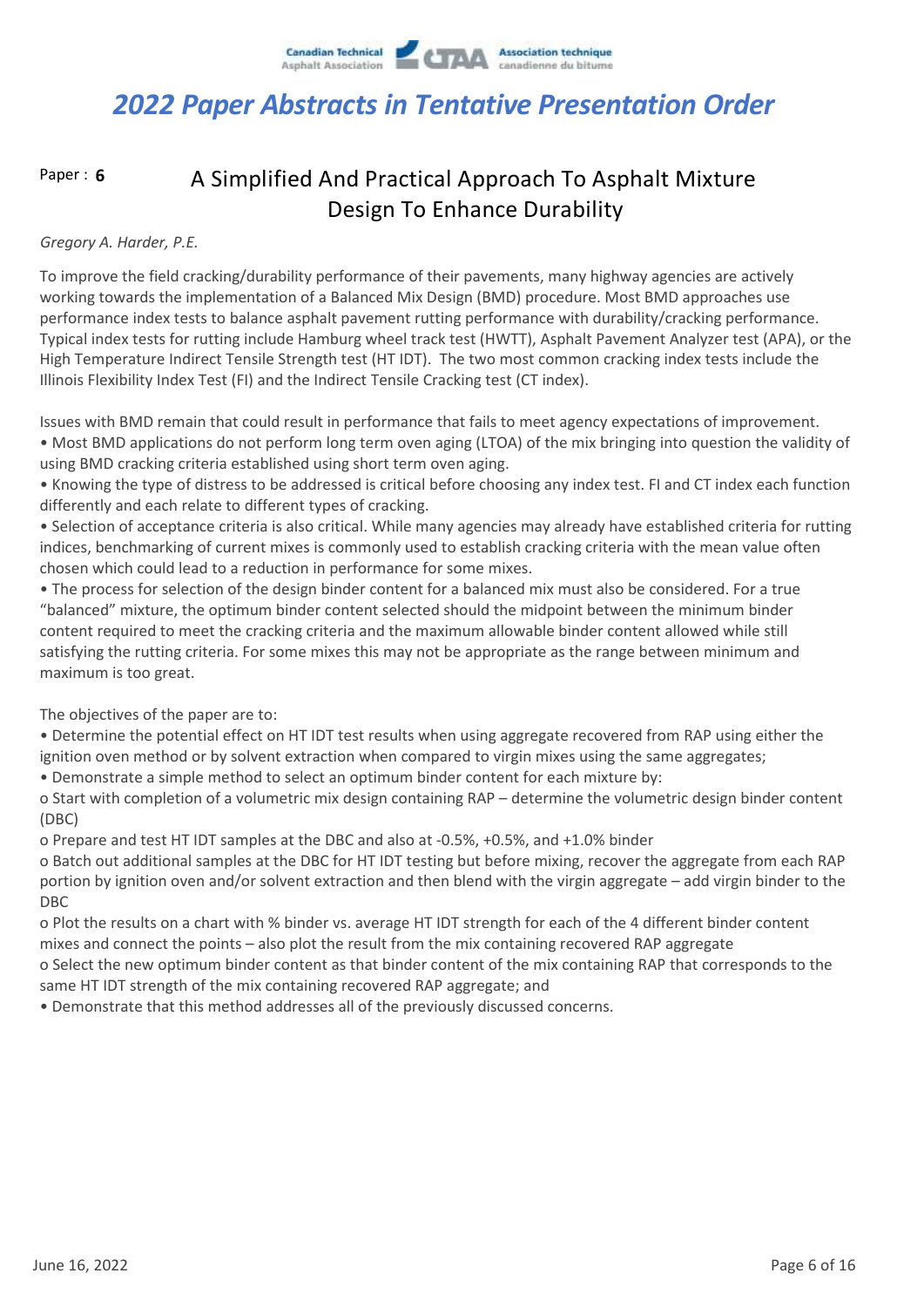

Paper : **7**

### CHEMICAL ADDITIVE EFFECTS ON WMA RUT TESTING: ENHANCED RAP CAPACITY?

#### *Christopher L. Barnes, Sina Varamini, Brandon Feener*

Performance characterization testing of asphalt mixtures conducted by several agencies has shown that Warm Mix Asphalt (WMA) materials appear to be more susceptible than Hot Mix Asphalt (HMA) materials to higher levels of viscoplastic rutting and instability during laboratory Hamburg Wheel Tracking Tests, while this behaviour is not apparent in field performance. While reduced production temperatures are known to provide improvements in the as-placed Low Temperature (LT) grade of asphalt binders, continuous grade classifications of binders containing common WMA and anti-stripping chemical additives are shown to provide additional LT improvements. Following the approach of AASHTO R35 Appendix X2, it is shown that these additional improvements from these chemical additives may provide a significant contributing role in the elevated rutting behaviour observed in laboratory testing by shifting the critical stripping temperature of a mixture. This behaviour may encourage and enable higher Reclaimed Asphalt Product (RAP) content, resulting in more sustainable WMA and HMA concrete mixtures. Examples based on AASHTO R35 Appendix X2 blending analyses are presented along with the author's vision of research needs to evaluate this approach in laboratory and field testing prior to industry wide implementation.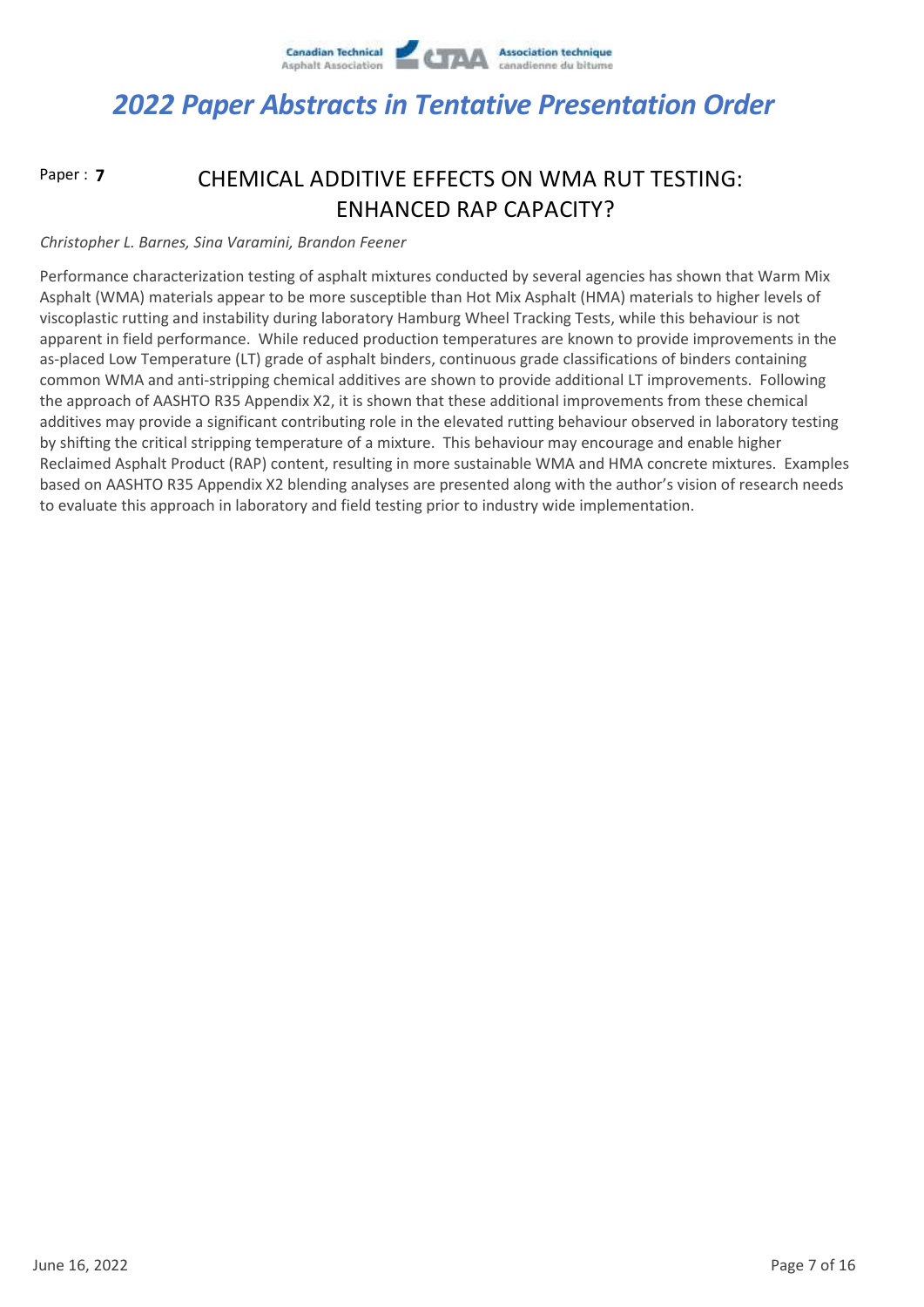

Paper : **8**

### ESTABLISHING LOW-TEMPERATURE GRADE OF ASPHALT MIXTURES USING DIFFERENT PRACTICE-READY ASPHALT MIXTURE PERFORMANCE TESTING METHODS

#### *Saeid Salehi Ashani, Sina Varamini and Susan Tighe*

Thermal cracking is considered as one of the main asphalt mixture distresses that could affect pavements' serviceability. Unlike fatigue cracking, thermal cracking or the low-temperature cracking is referenced to be non-load associated distress significantly related to asphalt binder stiffness and relaxation. However, asphalt mixtures resistance to thermal cracking is also related to other mix components including aggregate gradation, physical and chemical interaction between binder and aggregate, and binder adhesion and cohesion of asphalt mix.

Through the years, a number of mix testing procedures have been proposed in North America to evaluate the thermal cracking resistance of asphalt mixtures. However, the majority of these tests could not gain acceptance within the industry as routine tests simply due to the level of complexity of these tests combined with lack of interest in incorporating performance testing as part of the mix design. However, with recent developments on the topic of Balanced Mix Design (BMD) and Engineered Mix Design (EMD), performance testing is becoming an integral part of the mix design development which requires considering cracking test methods.

To evaluate thermal cracking, fracture-mechanics based tests have been developed among which one of the most promising is the Disc-Shaped Compact Tension (DCT) test as per the ASTM D7313 test method. Generally, the DC(T) test has promising ability in capturing the resistance of an asphalt mix to the thermal crack initiation and propagation occurring at the tip of a notch by determining fracture energy. On the other hand, the BBR test, as a stress-controlled mode test, according to the AASHTO TP-125 test method is able to measure flexural creep stiffness, flexural creep compliance, the stress relaxation capacity of asphalt mixes as well as the stress induced in asphalt mixes at the desired cold temperatures.

For this study, five typical plant-produced surface course asphalt mixtures paved in Ontario meeting the SP 12.5 volumetric properties and containing asphalt grades of PG 52-40, PG 58-34, PG 64-34, PG 64-28, and PG 70-28 were selected to conduct DC(T) and BBR tests at multitude of temperatures, namely -18°, -24° and -30°. Furthermore, asphalt binders recovered from these mixes were evaluated using the BBR test method according to AASHTO T313 test method. This study, basically, will identify any relationship between the results of recovered AC properties and the results of DC(T) and BBR tests. Moreover, the critical thermal cracking temperature of asphalt mixtures will be determined based on the results of DC(T) and BBR tests. Furthermore, feasibility of adopting any of these methods, i.e., DC(T) and BBR tests, in Ontario will be evaluated and presented as a framework of capturing low temperature performance grade of asphalt mixtures.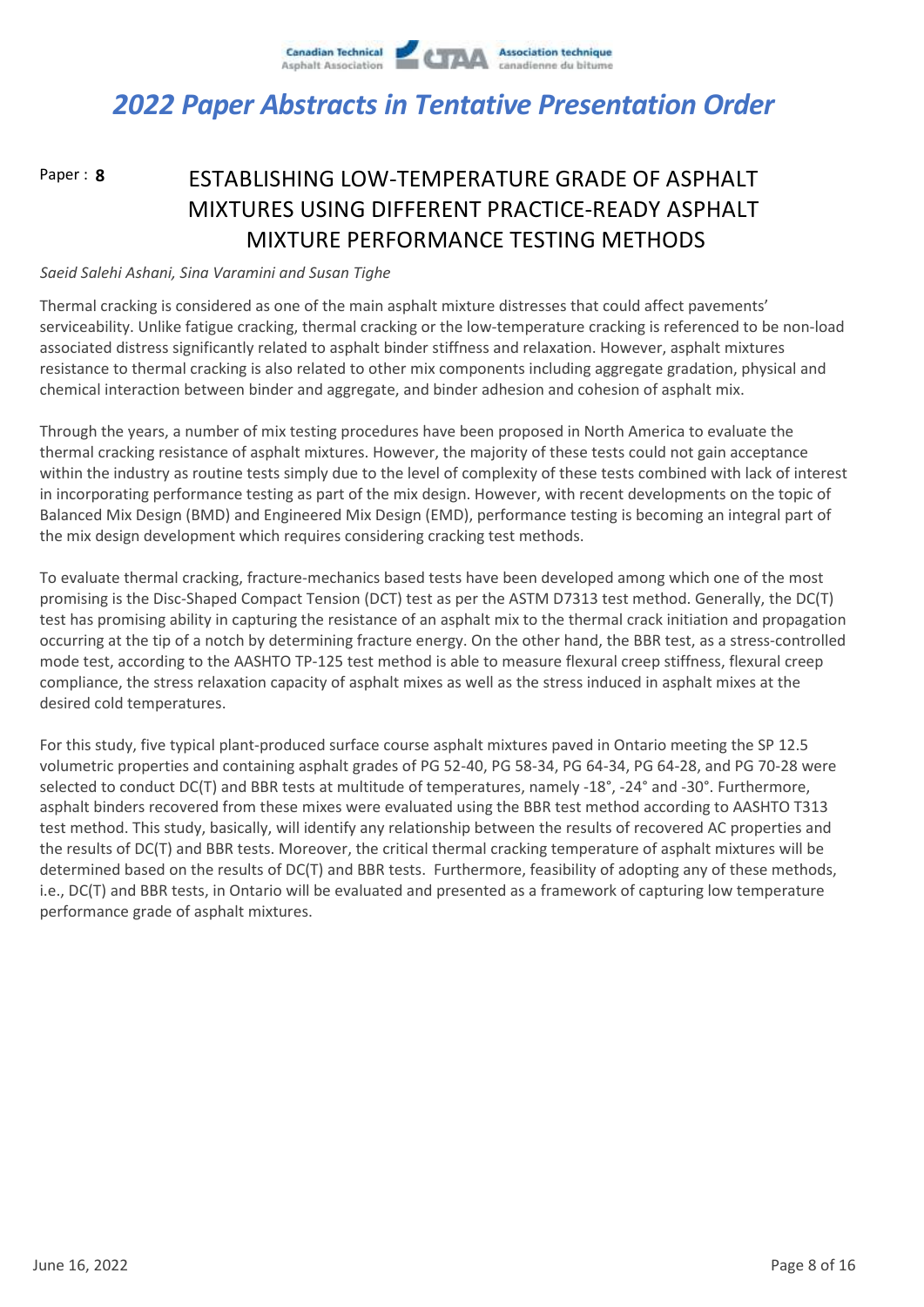

Paper : **9**

### An Evaluation of The City of Calgary's First WMA Project - 16 Years Later

#### *Lindsay Johnston, Art Johnston, Nasir-ul Mulk, Hawraa Kadhim, Bryan Palsat*

The City of Calgary (The City) completed a Warm Mix Asphalt (WMA) technology demonstration project in 2005 to evaluate the (then) new technology and the potential benefits. Tetra Tech Canada Inc. (Tetra Tech), formerly EBA Engineering Consultants Ltd. (EBA), partnered with The City to complete the initial WMA technology evaluation in 2005. This project was one of the first evaluations of WMA technologies in Canada. In 2020 and 2021, The City and Tetra Tech completed a follow-up assessment of the same WMA project. This paper's focus is on the evaluation of the 2005 project data at the time of construction and the outcomes from a follow-up investigation completed 16 years later.

The WMA demonstration project was constructed in Calgary, Alberta, in 2005. The project compared three surfacing mix types: a conventional City of Calgary Mix B and two WMA alternatives including Warm Asphalt Mix (WARM Foam) technology and Evotherm® emulsion. The demonstration project team, which involved a collaboration between The City of Calgary, the paving contractor, and Tetra Tech, was successful in the design, production, and laydown of the new WMA technologies.

In 2021, The City and Tetra Tech completed a follow-up assessment of the 2005 demonstration project. The objectives of this assessment were to: 1) review details from the original project; 2) complete a field assessment of the in situ conditions; 3) develop and implement a suitable laboratory testing program; and 4) present the findings to The City. The intent of the investigation was to assist The City in determining the feasibility of further implementation of the use of WMA technology in the future.

The 2021 focus was on two fundamental pavement properties: the relative strength of the WMA layers and the properties of the asphalt binders used in the demonstration project:

**Z Strength Evaluation – This entailed using Falling Weight Deflectometer (FWD) on the three different WMA types** and using back-calculation to focus on the WMA layers. The relative strengths of the three installations (Warm Foam, Evotherm®, and the Mix B control section) were assessed. The results were subjected to statistical analysis to determine the potential relative differences of the in situ strength properties.

⊠ Binder Assessment – The assessment involved collecting samples of the mixtures to recover the asphalt binders. This was done by asphalt coring, asphalt binder extraction, asphalt binder recovery, and asphalt binder testing. Coring was undertaken to recover asphalt binders in sufficient quantity to undertake three performance grade characterizations for each of the binders (i.e., a total of nine binder assessments for each type). The binder extraction and recovery, which are critical in this process, were carefully performed to ensure not to artificially harden the binders during the recovery process.

It has been hypothesized that WMA binder should age more slowly given the reduced mixing temperatures and resulting in less aging. It would be important to the industry to determine if this hypothesis is in fact valid and, if so, to quantify the differences between binders.

The outcomes from this assessment show that the overall difference between the WMA and traditional Mix B both in observed field performance as well as in the laboratory data analysis was marginal. However, with respect to high temperature grading, the WMA products were graded marginally stiffer than the conventional HMA binder. This might be considered counterintuitive in that most practitioners might expect the WMA products to be less stiff than HMA due to less aging during production. This paper presents the steps taken as part of the investigation and reported outcomes that support these initial findings.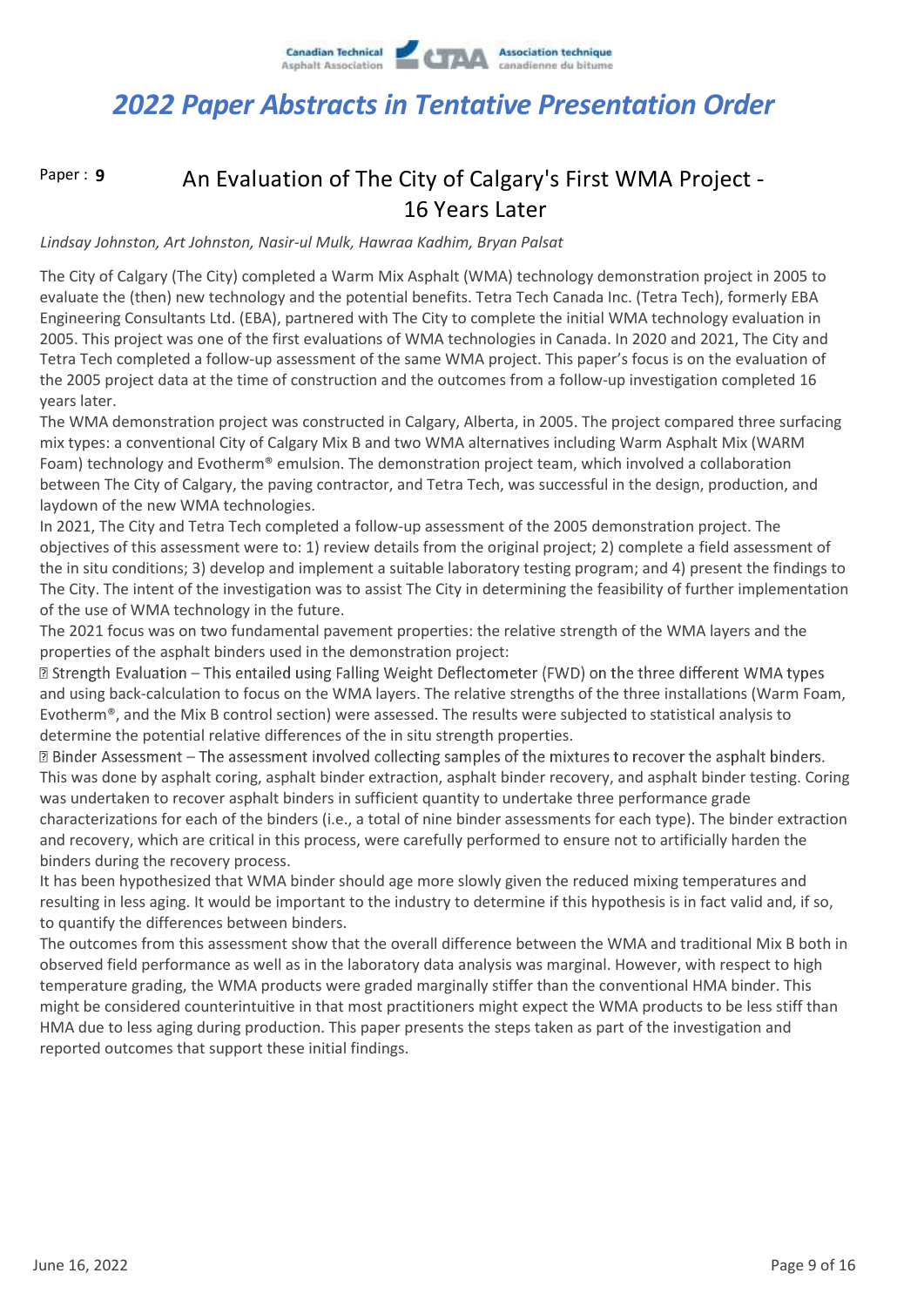#### Experience with High Friction Surface Treatment (HFST) in British Columbia Paper : **10**

#### *Manoj Jogi, Joy Sengupta*

High Friction Surface Treatment (HFST) is a pavement surfacing system with exceptional skid resistant properties not typically provided by conventional materials such as the asphalt concrete or Portland cement concrete. At intersections, where vehicles often brake excessively and conflicts are high, HFST can improve safety significantly by enhancing the skid resistance quality of the pavement. In addition, HFST benefits locations with curves that need additional friction to improve sliding resistance.

HFST was used by BC Ministry of Transportation and Infrastructure (MoTI) in 2018 – 2020 to improve intersection and highway safety. This treatment is particularly suitable for locations where there is evidence of high proportion of intersection related collisions particularly, rear-end collisions. Fourteen signalized intersections and interchange ramps were selected based on input from Insurance corporation of British Columbia (ICBC). These were high collision locations with high traffic volume. In addition, one curved highway section was selected for HFST application. The Ministry developed HFST Special Provisions to be used for the projects that included testing requirements for the aggregates and the engineered polymer resin binder.

This paper describes these HFST projects in detail including construction and related issues and overall performance thus far. These locations are being continuously monitored. In addition, the paper describes the lessons learned and future consideration for HFST projects.

#### Increasing the performances of hot mix asphalt with RAP towards the use of pellets additive Paper : **11**

#### *Saeed Badeli, Saeed Badeli, Éric Lachance-Tremblay, Abdeldjalil Daoudi, Daniel Bissonnette*

In Canada due to the extreme weather conditions, asphalt mixtures must have enough ability to withstands moisture damage, repeated freeze-thaw cycles and maintain an acceptable flexibility. As the industry is focusing on reducing its environmental impact, the use of Recycled Asphalt Materials (RAP) has increase rapidly in recent years. Previous studies have mentioned that using RAP poses some challenges in terms of early deterioration related to different types of pavement materials distresses.

In response to these challenges, the main objective of this study was to evaluate the practical performance of an asphalt mixture in regard to the Canadian context (cold climate) by using ready-to-use binder modifying additive (pellets). Additive pellets are a new generation of polymer modified bitumen that can be added at the asphalt plant and can increase the performances of the asphalt mixture. For this study, one type of asphalt mixture ESG-10 was considered. ESG-10 is a mix that is commonly used as a surface asphalt mixture in Quebec. Asphalt mixtures with 20% of RAP with and without optimal content of pellets were prepared in an asphalt plant as well as a reference mixture. Three (3) test sections were built in order to evaluate the in-situ performance.

The research methodology was divided into two parts: 1) in-situ evaluation, 2) laboratory testing. The quality control and quality assurance practices for different mixes were verified in the lab and the compaction results were checked in the field according to standard specification in Quebec. Pavement data survey analysis were completed on the test sections, such as the International Roughness Index (IRI) surveys as well as street view photos analysis. In the laboratory, the moisture damage susceptibility was evaluated with the indirect tensile strength (ITS) through the Tensile Strength Ratio (TSR) according to the AASHTO T 283 standard. Other laboratory performance analysis including The Thermal Stress Restrained Recovery Specimen Test (TSRST) for determining low temperature cracking and rutting resistance tests were completed in the Pavements and Bituminous Materials Laboratory (LCMB) at École de technologie superieure (ÉTS). The outcome of this research indicates that using pellets in RAP mix significantly improve the low temperature performances and bring more flexibility to the mix.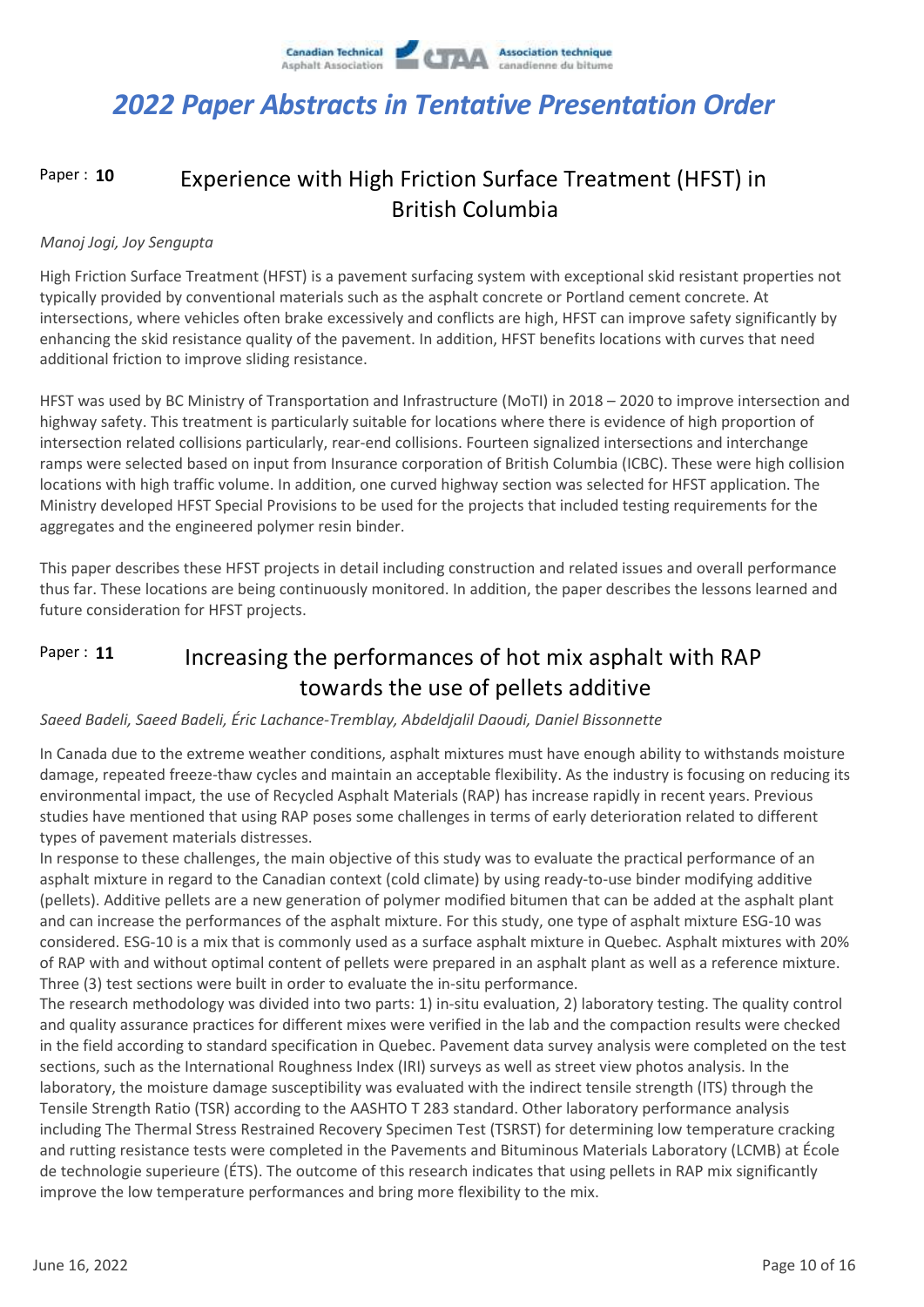

Paper : **12**

### Performance Assessment of High Content Reclaimed Asphalt Pavement Patching Mixes

#### *Guangyuan Zhao, Frank Mi-Way Ni, Vince Aurilio, Susan Tighe*

Asphalt pavements deteriorate over time under traffic loading and environmental impacts, leading to various distresses such as cracking and deformation. In most regions of Canada, the great temperature variation through the year can accelerate the degradation of asphalt pavements, creating more cracks (premature cracks) and potholes. Municipalities and road authorities typically implement the techniques to address cracks and potholes, including crack sealing, crack filling, and mill and replace. All these methods, especially the complete milling and replacing a section of roadway, utilize large quantities of virgin asphalt materials to repair the affected areas. However, the use of reclaimed asphalt pavement (RAP) in place of virgin asphalt materials has been recognized for decades for its economic and environmental advantages.

Nonetheless, because a high RAP content will increase the stiffness of the asphalt mixes and susceptibility to fatigue cracking and low temperature cracking, RAP content in an asphalt mixture for pavement preservation is typically no more than 35%, and the application is mainly limited to the unbound base layer, road shoulder, rural roads, and so on. Rejuvenators or recycling agents that consist of low-viscosity oil and certain modifiers can be added to improve the cracking resistance of high content RAP mixture. Still, the complicated interaction mechanism between the rejuvenator and RAP is unclear, particularly for high RAP mix.

This research aims to evaluate the performance of asphalt patching mixes using 100% RAP. Considering three types of rejuvenators and one RAP source in Ontario, four lab mixes and one field mix heated by infrared heating technology were prepared. Mix performance tests, including Hamburg wheel tracking, four-point bending, IDEAL-CT, and dynamic modulus, were performed, followed by a comprehensive mix performance evaluation of rutting resistance, fatigue life, cracking resistance, and stiffness. This research sheds light on the performance of asphalt patching mix using 100% RAP and rejuvenators, and the results can be useful in guiding asphalt pavement preservation treatments and maintenance using high content RAP mixes.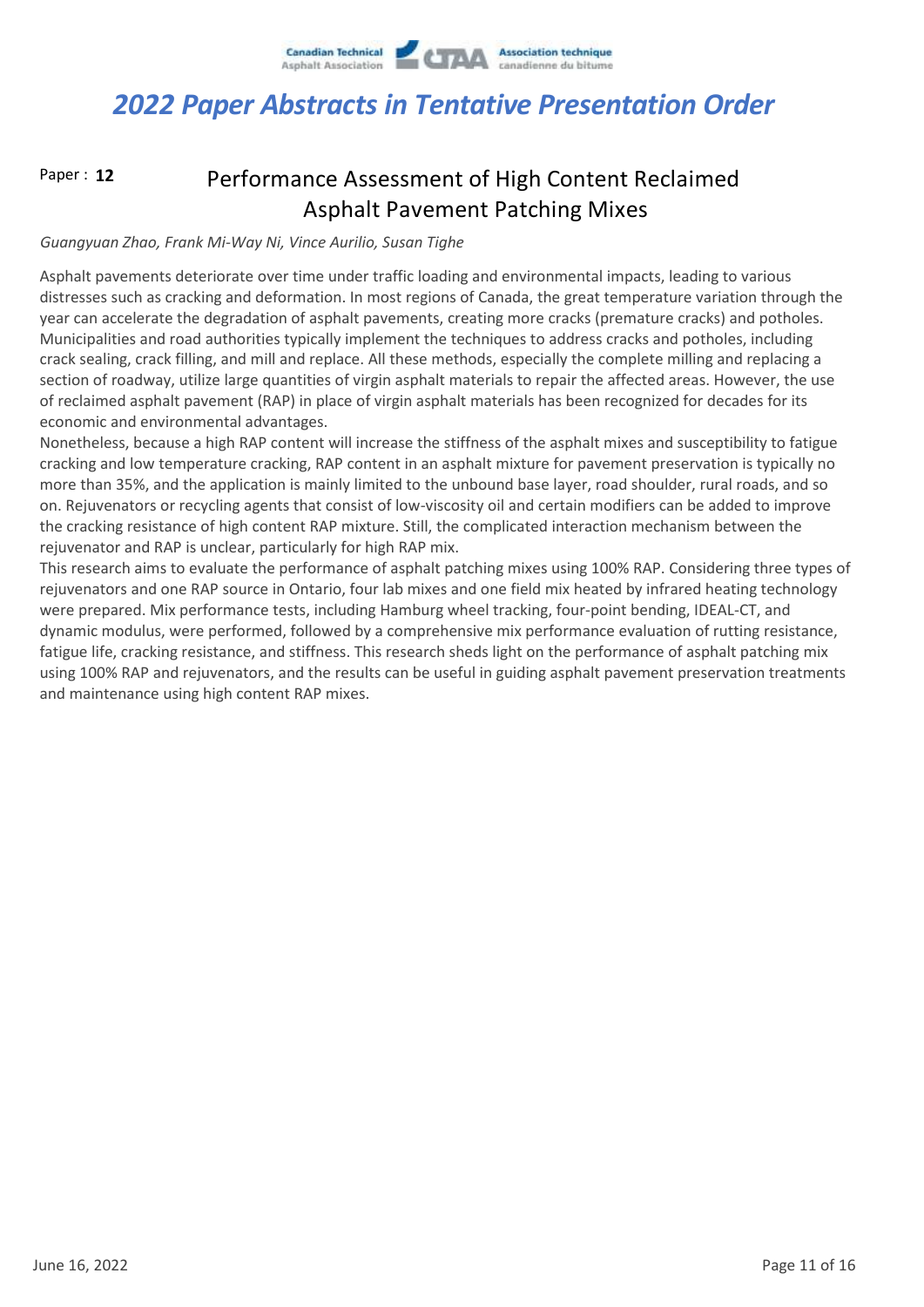

#### Comparison of Low Temperature Cracking Tests with Field Monitored Results of HMA Test Sections Paper : **13**

#### *Joseph Podolsky, Michael Vrtis, Carolina Rodezno*

As the asphalt pavement industry moves towards balanced mix designs that optimize expected rutting and cracking performance, there is still disagreement and regional preference surrounding the cracking test utilized. To address this, the Minnesota Road Research Facility (MnROAD) and the National Center for Asphalt Technology (NCAT) developed the Cracking Group (CG) experiment to build and monitor test sections in different climatic conditions to evaluate laboratory cracking performance tests. Test sections were constructed focusing on top-down cracking at NCAT's Test Track in Alabama, USA in 2015. MnROAD sections were designed to evaluate low-temperature cracking (LTC) performance tests by providing a range of field cracking.

The objective of this paper is to evaluate various laboratory LTC performance tests on eight unique asphalt mixtures from eight test sections at MnROAD constructed in 2016. To achieve a wide range of cracking performance, conventional Minnesota mix designs were modified to incorporate various levels of polymer binder modification, reclaimed asphalt pavement, and recycled asphalt shingles. Each section comprised two 12-foot travel lanes with a 10-foot driving lane shoulder and a 4-foot passing lane shoulder. Five inches of asphalt were placed in two lifts; the same mix was used in both lifts of a given section. The shoulders were paved with the same structure as the travel lanes.

Field performance from five years of traffic and five winter seasons is summarized and compared to lab tests on plantproduced unaged (reheated) and critically aged specimens. The critical aging procedure used was oven aging loosemix aging at 135°C for 6 hours. The tests considered in this report are the Disc-Shaped Compact Tension (DCT), Lowtemperature semi-circular bend (SCB), the Illinois Flexibility Index (I-FIT), the IDEAL CT, and the Texas Overlay Tester. Field performance was documented with regular measurements of cracking, rutting, and roughness. Cracking was the controlling distress in the field sections, however a forensic investigation identified delamination as the main source of the observed cracking thus making it difficult to discern LTC performance. The shoulders did not develop delamination or fatigue that was observed in the travels lanes and thus only had transverse LTC. The generally expected trend of cracking potential for each mix was observed; with the section using the softest liquid binder having no LTC and the section with a known poor-performing aggregate having the highest LTC. When comparing shoulder LTC and the performance tests, the DCT and Texas Overlay Test had the highest correlations on both reheated and critically aged material. The IDEAL-CT and I-FIT had low correlations, but the I-FIT was successfully able to identify the best and worst performing mixtures at both aging conditions. The IDEAL CT was able to identify the worst performer at both aging conditions. This study has found that each laboratory LTC test examined had some positive results and that the tests with better correlations also require greater sample preparation and testing time.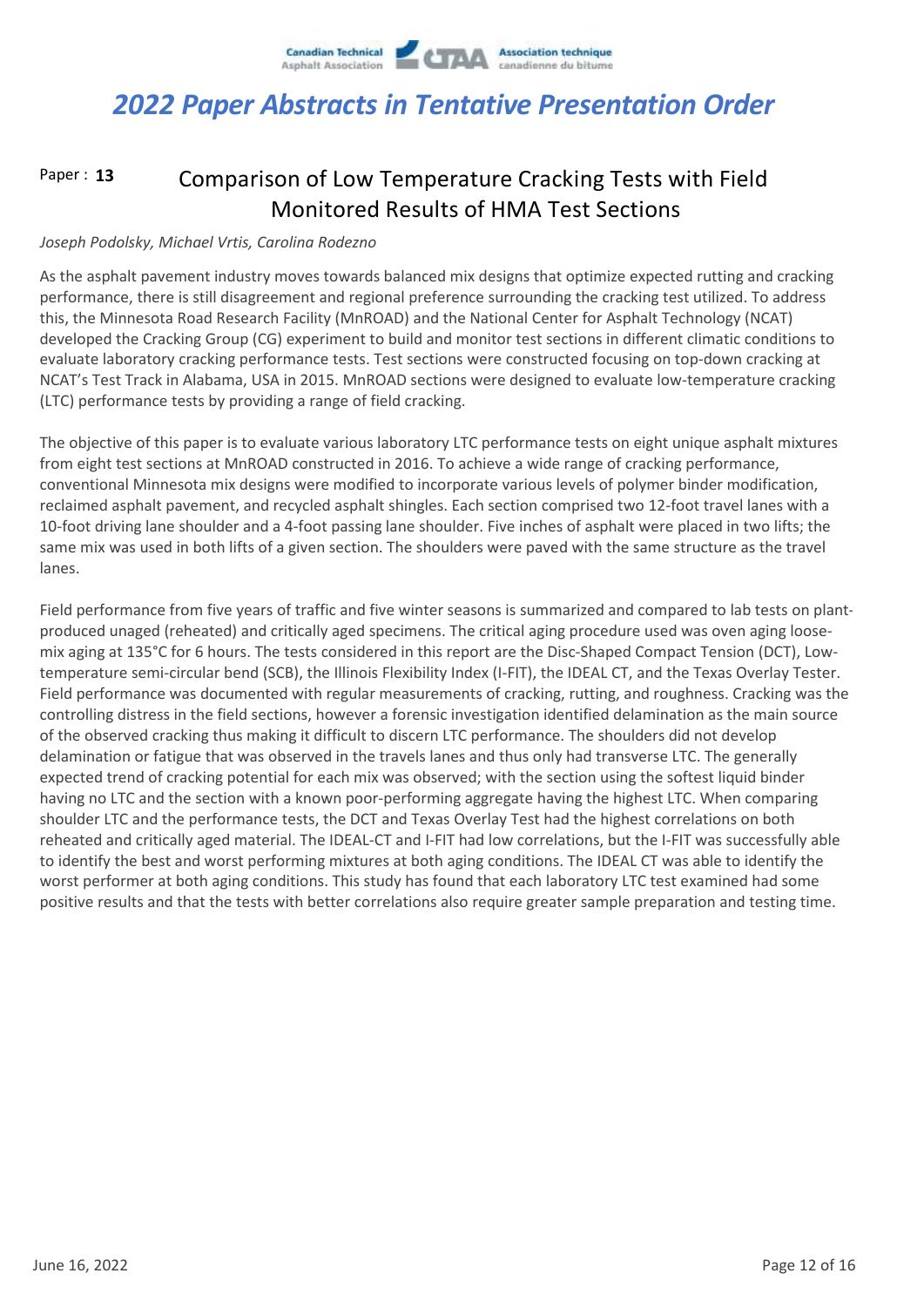

#### Evaluate IDEAL-CT for Elastomer Modified Asphalt Concrete Paper : **14**

#### *Dandi Zhao, Mike Aurilio; Pejooohan Tavassoti; Hassan Baaj*

The indirect tensile asphalt cracking test (IDEAL-CT) has demonstrated an excellent potential to evaluate asphalt concrete cracking performance. The development of the IDEAL-CT index (CTindex) uses the stress intensity factor initially developed for materials with brittle fracture. It works well for unmodified asphalt or reclaimed asphalt, which may exhibit a relatively brittle behaviour under certain loading conditions. However, elastomer modified asphalts exhibit a more ductile behaviour that was not considered in the original development of CTindex. Therefore, it is necessary to further evaluate this cracking index using elastomer-modified asphalts. This research uses PG 58-28 and PG 64-28 as a base binder and modified with increasing concentrations of styrene-butadiene-styrene (SBS). The IDEAL-CT tests were conducted using two different equipment to evaluate the reproducibility of the test results when using different setups. The loading device was found to play a significant role in the cracking test. The CTindex, the peak load, and its corresponding displacement show different trends as the dosage of polymer increases from both devices, whereas the toughness shows a more consistent trend. Nevertheless, the results show that the CTindex cannot effectively characterize the elastic response for elastomer-modified asphalt concrete specimens. Moreover, the elastic behaviour can contradict the observed changes in the current cracking index. The fracture energy density limit (EFf), the dissipated creep strain energy density (DCSEf), and the elastic energy (EE) were calculated and then compared with the results from the Linear Amplitude Sweep (LAS) Test. The fracture energy density shows an excellent correlation with the LAS test results and this suggests it is likely a better indicator to use when characterizing the cracking performance for the elastomer-modified asphalt concrete.

#### Industry Standardization of Asphalt Mixture Sampling, Preparation, and Aging for Performance Testing Paper : **15**

#### *Brandon Feener, Sina Varamini, Christopher Barnes, Fujie Zhou, Adam Marlin*

Transportation agencies have been investigating and/or implementing a Balanced Mix Design (BMD) approach using performance-based asphalt mixture testing to optimize rutting and cracking resistance and to investigate their use for Quality Assurance (QA) and Quality Control (QC) during asphalt production. A critical component of BMD and the QA/QC framework is selecting performance verification tests and establishing aging conditions and acceptance criteria. This study evaluated performance-based testing results from two laboratories with the objective of characterizing several asphalt mixtures supplied for the province of Nova Scotia. Seven Plant-Mixed and Laboratory-Compacted (PMLC) asphalt concrete mixtures were assessed using the Hamburg Wheel Tracking Test (HWTT), IDEAL-RT, IDEAL-CT and Semi-Circular Bend (SCB) testing procedures. Analysis revealed inconsistencies between the participating laboratories which was linked to the procedures used for warming loose plant-produced materials prior to splitting and AASHTO R30 short-term conditioning. Consultation with other transportation agencies confirmed that industry lacks a standardized procedure for warming plant-produced samples. Variation in the size and shape of loose material samples was found to be impacting warming times which caused differences in mixture aging and reduced consistency amongst laboratories. It was determined that there is an imminent need within the Canadian asphalt industry for a collaborative approach to standardize sample size, geometries, and warming methods used to prepare plant-produced asphalt for conditioning and compaction to promote consistent results. The authors proposed a standardized nominal sample mass and geometry along with oven and microwave methods. It is recommended that these methods be further evaluated to refine and establish equivalence for variations in volumetric properties and asphalt binder grades.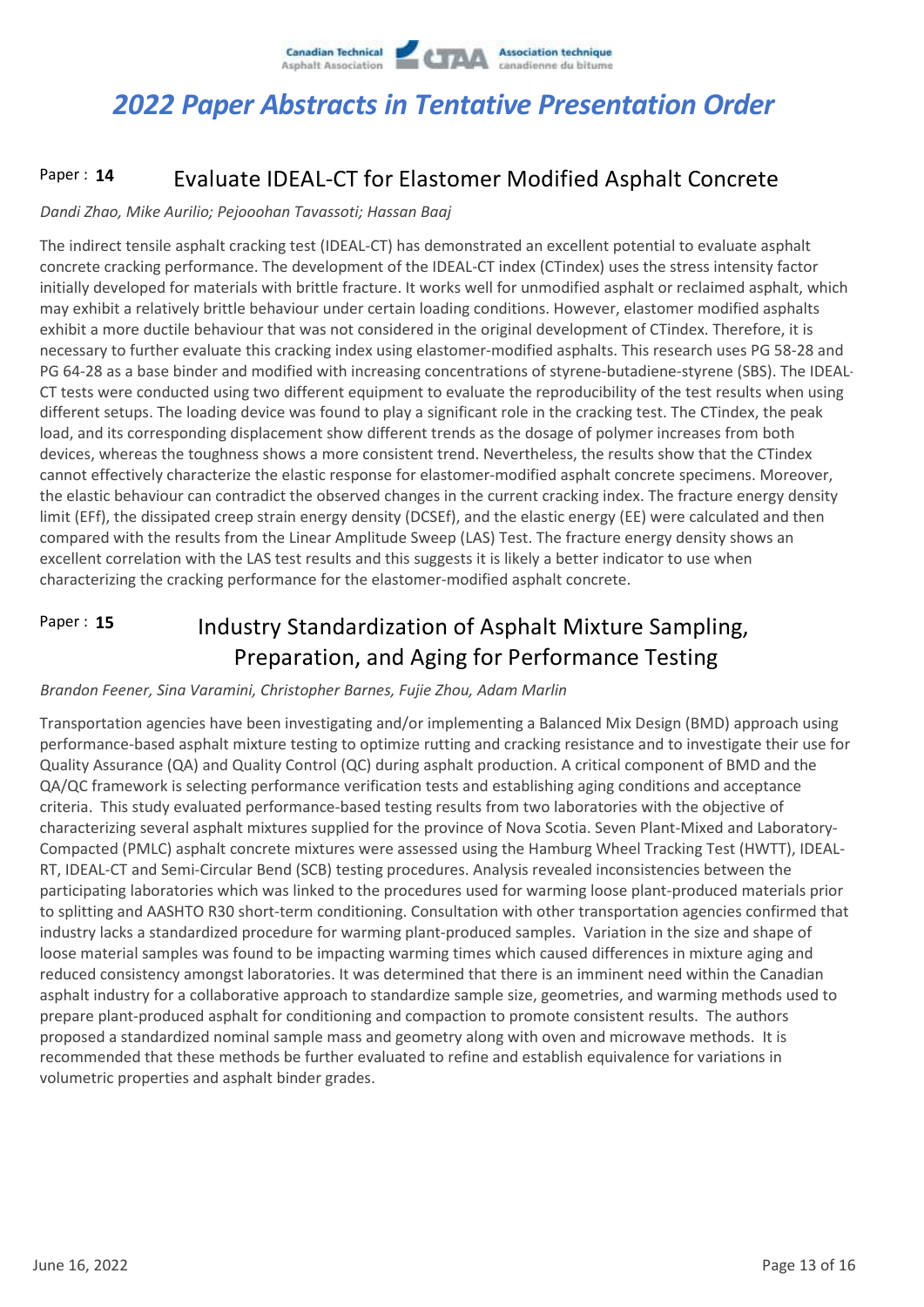

#### Developing a Framework for the Adoption of Performance Testing Paper : **16**

#### *Mike Aurilio, Mike Aurilio, Vince Aurilio, Stacy Diefenderfer, Jhony Habbouche, Ilker Boz*

The adoption of performance-based testing is becoming more common as highway agencies implement balanced mix design (BMD). The merits of BMD have been well discussed, however there are still questions that need to be addressed. There are challenges with the selection of the most suitable performance tests, their associated conditioning, and aging protocols, in addition to proper data collection, understanding the correlation to field performance, and the relationship to quality control / quality assurance (QC/QA) specifications. The development of a specification from scratch can appear to be quite a large task. This paper will discuss these different aspects with the aim of proposing different approaches for developing a framework for the adoption of performance testing. A systematic approach to test selection and the development of field trials must be taken to avoid erroneous correlations and to understand how to make performance evaluation the central focus of the design process. In areas where there is little to no experience with performance testing, a significant, yet challenging shift in mindset may be needed. Testing programs can be designed in such a way that information can be collected on test variability, test sensitivity to different mixture parameters, and test correlation with field performance with the intention of developing specifications and growing an understanding of the methodology. The success of adopting a performancebased approach will rely on the practitioners' ability to evaluate mixtures using the appropriate criteria and modify the mixtures accordingly. The details of such a program can be difficult to determine, but this paper will propose different approaches which can serve as a template for collecting adequate information that can be applied towards the goal of adopting performance testing.

#### Things Don't Always Get Better with Age: Challenges with DeltaTc after 40 h PAV Paper : **17**

#### *John A. Noel, Luis Mendez, Pavel Kriz, Christopher Campbell*

In recent years the asphalt industry has seen an influx of additives and softening agents to assist with the incorporation of higher percentages of RAP and to overcome a shortage of soft virgin binders in the market. The effects of these non-asphaltic materials on pavement performance are not always well-captured by standard Superpave™ testing requirements. This has led to the introduction of additional tests in an attempt to better differentiate performance. One common criticism of Superpave™ is that the 20 h PAV aging might not be harsh enough to enable observation of poor performance with certain additives. In turn, Delta Tc testing on 40 h PAV-aged binder has been proposed as an additional specification in some jurisdictions.

The requirement for 40 h PAV aging can create significant challenges in producing binders; thus, it is imperative to understand whether this extended aging provides additional information vs shorter aging protocols (20 h PAV, RTFO). The goal of this work was to identify methods to achieve robust quality differentiation without introducing significant production challenges. To that end, understanding of the quality differentiation provided by 40 h PAV in comparison to alternative approaches of performance discrimination was sought. To achieve that goal, several neat and blended asphalt binders were aged using several different methods and evaluated on the basis of rheology and composition. It was found that increasing the PAV time or temperature did not significantly change the relative performance ranking of the binders compared to 20 h PAV, particularly for straight-run asphalts. Furthermore, other metrics, including phase angle at constant modulus measured after 20 h of aging, were able to differentiate the binders in the same manner as Delta Tc after 40 h. Chemical analysis data for this sample set indicated that compositional changes occurred largely linearly with PAV time, again suggesting that it should be possible to assess oxidative aging susceptibility without extending PAV aging. The results of this study also highlight the inherent high variability of the 40 h Delta Tc test, and the variations introduced by running two 20 h PAV cycles compared to a continuous 40 h cycle.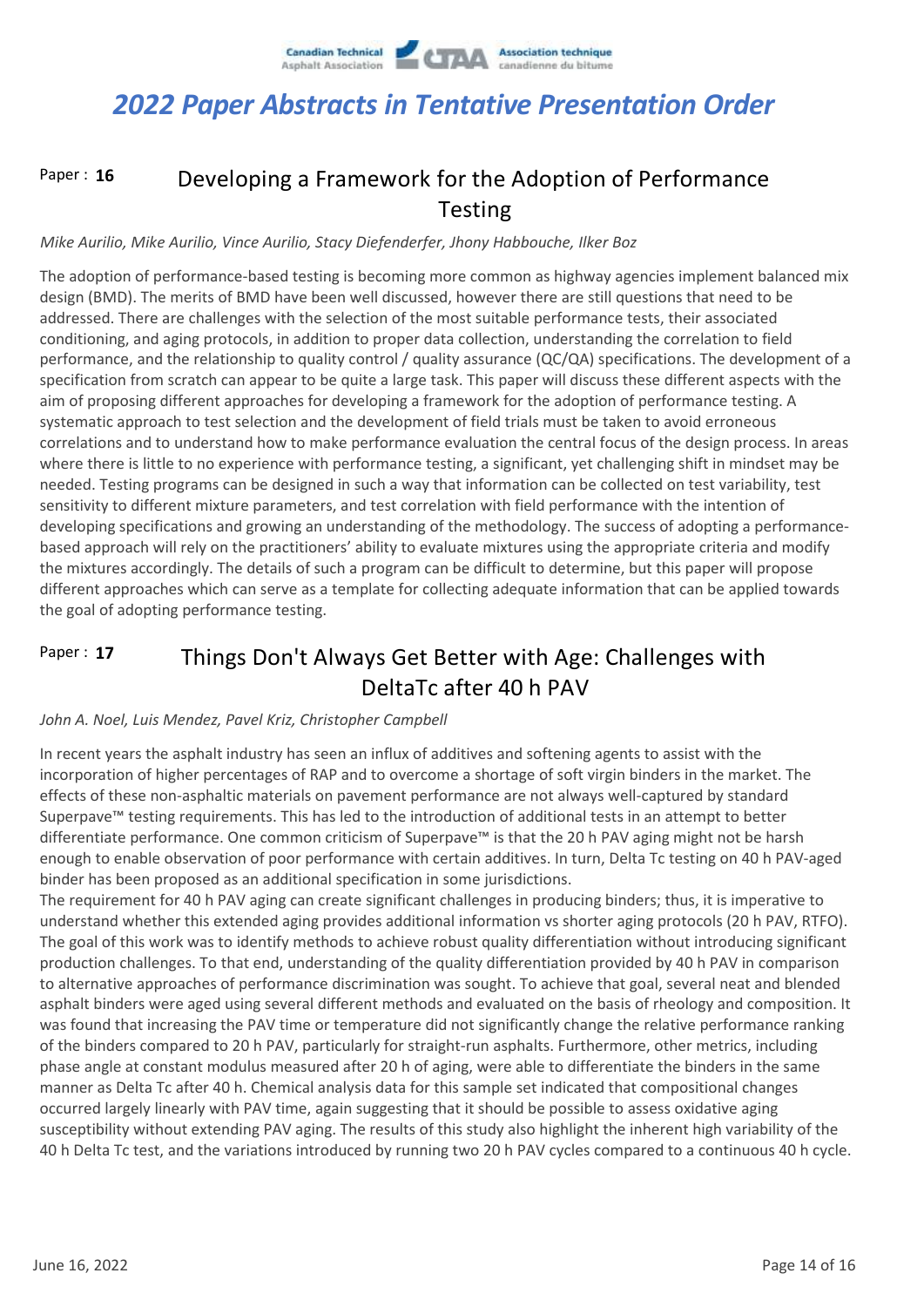

Paper : **18**

### Effect of Rejuvenators and Anti-Stripping Agents on Creep Recovery Property of Modified Aged Binder

### *Shahrul Ibney Feroz, Dr. Kamal Hossain, Towhidul Islam, Mike Aurilio, Dr. Carlos Bazan, Gary Caul*

Many studies have been conducted to develop a rheological parameter that can assess deformation and creep characteristics of modified bituminous binders, whereas very few studies show the effect of rejuvenators and antistripping agents on creep recovery performance of binders. This paper employs the Multiple Stress Creep Recovery (MSCR) test as per AASHTO T350 to understand creep recovery properties of aged binders. A PG 58-28 binder was conditioned using Thin-Film Oven Test (TFOT) to obtain the aged specimen. Next, the aged binder was blended with varying doses of three rejuvenators, namely, untreated waste cooking oil, treated waste cooking oil, and Hydrolene. Four different anti-stripping agents: ZycoTherm SP2, Kling Beta 2914, Pave Bond Lite, and AD-Here, were combined with PG 58-28 and modified with two different modifiers (i.e., SBS and Gilsonite) to analyze the influence of antistripping agents on the creep recovery performance. Then, Rolling Thin Film Oven (RTFO) protocol was followed to simulate asphalt production time aging. Performance of these binders was compared using non-recoverable creep compliance, stress sensitivity analysis, and percent recovery analysis. AASHTO M 332 specifications have been used to classify all the 39 binders based on the Jnr value at 3.2 kPa and stress sensitivity. In addition, Polymer and Quadrant procedures specified by the Asphalt Institute (AI) were employed to interpret the test results. According to the experimental data, 6% of treated waste cooking oil as a rejuvenator and 0.075% ZycoTherm as an anti-stripping agent modified with SBS satisfied binder performance requirements and showed the best creep recovery performance. Furthermore, SBS-modified binders outperformed Gilsonite-modified binders in terms of creep recovery performance.

#### Evaluation of the Impact of RAP Gradation on Cold Recycled Mixtures Paper : **19**

#### *Megan Yount, Jason Wielinski, Marissa Childs*

Throughout the duration of a Cold In-place Recycling (CIR) or Cold Central Plant Recycling (CCPR) project, the gradation of the reclaimed asphalt pavement (RAP) generated during production can vary over time from a number of factors such as ambient temperature, in-situ pavement materials, and extent of pavement distress. Although equipment adjustments can make slight variations to the pulverized RAP gradation, particularly controlling RAP topsize; few adjustments exist for contractors to manage the resulting gradation created during RAP generation. Whether from field-produced, lab-compacted specimens or the collection of cores, constraints around field testing and time create obstacles for agencies to specify strength or density requirements of the mixture. As a result, mix designs for these processes are performed across gradation bands in order to encompass likely encountered gradations in the field. Typical Quality Control (QC) protocol involves the collection of pulverized RAP, which is tested with a dry gradation analysis during production. Comparing the field and mix design gradations enables accurate adjustments to be made in the field to the amount of stabilizing agent, either foamed asphalt or asphalt emulsion, as well as the moisture added to the Cold Recycled mixture. This procedure demonstrates the importance of the mix design being performed to accurately reflect the cold recycling process, simulating possible differences in RAP gradation and ensuring the resulting mixtures exceed minimum specified test criteria.

The purpose of this study was to determine the impact of pulverized RAP gradation on the characteristics of resulting CIR and CCPR mixtures stabilized with emulsion. The study utilized samples of milled RAP collected after pulverization and prior to mixing with emulsion during various CIR and CCPR projects. The samples were initially collected for quality control testing, to verify the field-crushed gradations aligned with the respective project's mix design. The field gradation samples were retained, allowing lab specimens to be mixed with emulsion, compacted, and conditioned in a controlled environment, modeled after the CIR or CCPR mix design procedure. The resulting specimens underwent volumetric testing and Marshall Stability testing to measure cohesion in the resulting mixture. Trends were analyzed from samples collected across 7 distinct cold recycling projects, to determine if variation in RAP gradation influences mixture density and ultimately stability of the mixture.